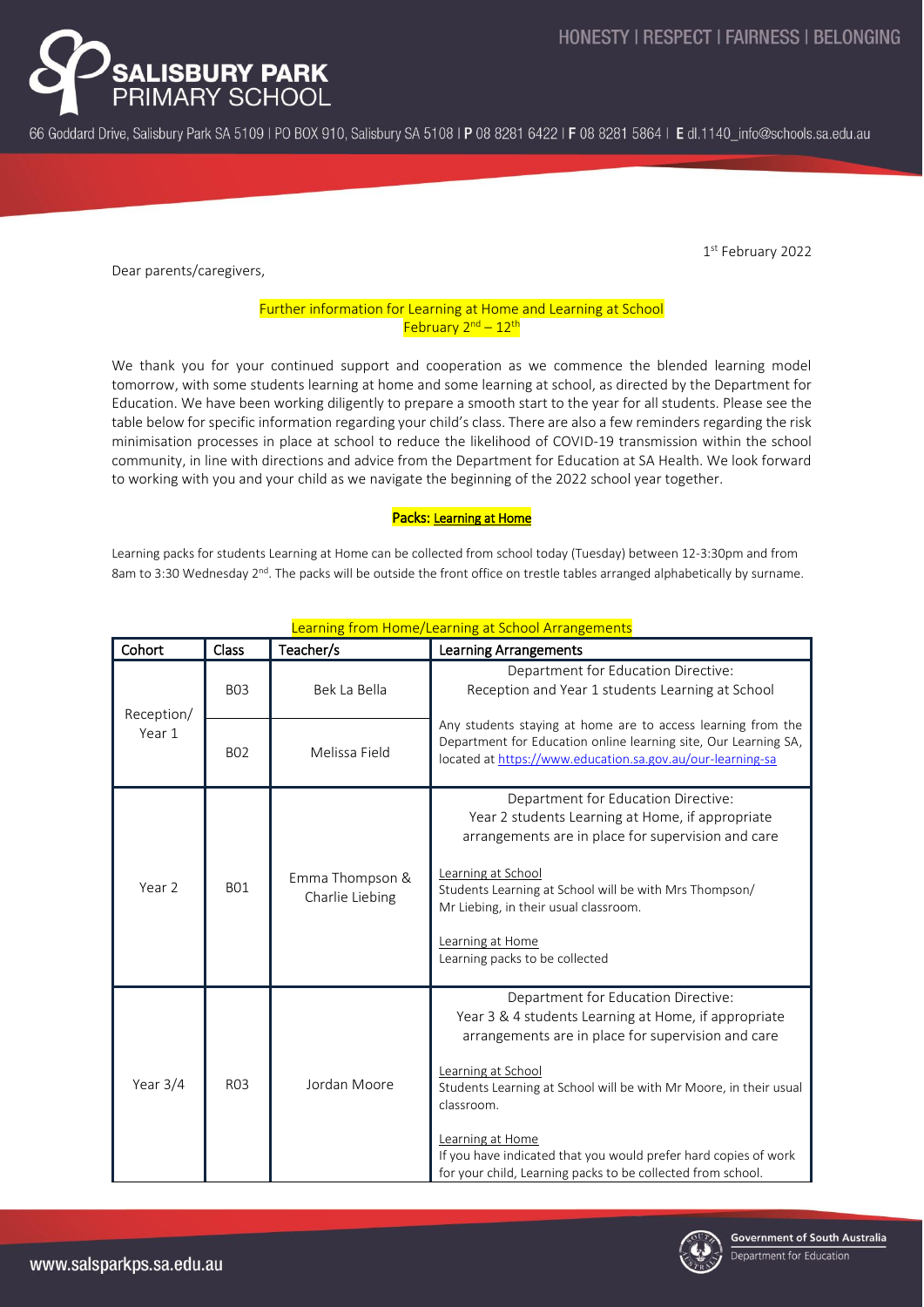

66 Goddard Drive, Salisbury Park SA 5109 | PO BOX 910, Salisbury SA 5108 | P 08 8281 6422 | F 08 8281 5864 | E dl.1140\_info@schools.sa.edu.au

|           |                 |                                        | If you have indicated you would prefer digital access for your<br>child's work, their work will be uploaded to Seesaw this<br>afternoon.                                                                                                                                                                                                                                                                          |
|-----------|-----------------|----------------------------------------|-------------------------------------------------------------------------------------------------------------------------------------------------------------------------------------------------------------------------------------------------------------------------------------------------------------------------------------------------------------------------------------------------------------------|
|           | <b>R04</b>      | Taylor Lees                            | Department for Education Directive:<br>Year 3 & 4 students Learning at Home, if appropriate<br>arrangements are in place for supervision and care<br>Learning at School<br>Students Learning at School will be with Miss Lees, in their usual<br>classroom.<br>Learning at Home<br>If you have indicated that you would prefer hard copies of work<br>for your child, Learning packs to be collected from school. |
|           |                 |                                        | If you have indicated you would prefer digital access for your<br>child's work, their work will be uploaded to Seesaw this<br>afternoon.                                                                                                                                                                                                                                                                          |
| Year 5/6  | <b>RO1</b>      | Madi Antrobus                          | Department for Education Directive:<br>Year 5 & 6 students Learning at Home, if appropriate<br>arrangements are in place for supervision and care                                                                                                                                                                                                                                                                 |
|           |                 |                                        | Learning at School<br>Students Learning at School will be combined in these two<br>classes, as there are only 6 students across 5/6 planning to<br>attend school for learning, at this stage.                                                                                                                                                                                                                     |
|           | <b>RO2</b>      | Ben Wilson                             | Learning at Home<br>If you have indicated that you would prefer hard copies of work<br>for your child, Learning packs to be collected from school.                                                                                                                                                                                                                                                                |
|           |                 |                                        | If you have indicated you would prefer digital access for your<br>child's work, their work will be uploaded to Google Classroom<br>this afternoon. The codes to access this will be sent via Seesaw<br>or in the hard copy pack.                                                                                                                                                                                  |
| Jacaranda | J01             | Shaylee Torkington                     | Learning at School                                                                                                                                                                                                                                                                                                                                                                                                |
|           | J <sub>02</sub> | Jane Maidment &<br>Nipuna Hanarasinghe | Students Learning at School will be with their teachers, in their<br>usual classroom.                                                                                                                                                                                                                                                                                                                             |
|           | J <sub>03</sub> | Lee Murray                             | Learning at Home<br>If you have indicated that you would prefer hard copies of work<br>for your child, Learning packs to be collected from school.<br>Additional learning will be uploaded to Seesaw.                                                                                                                                                                                                             |